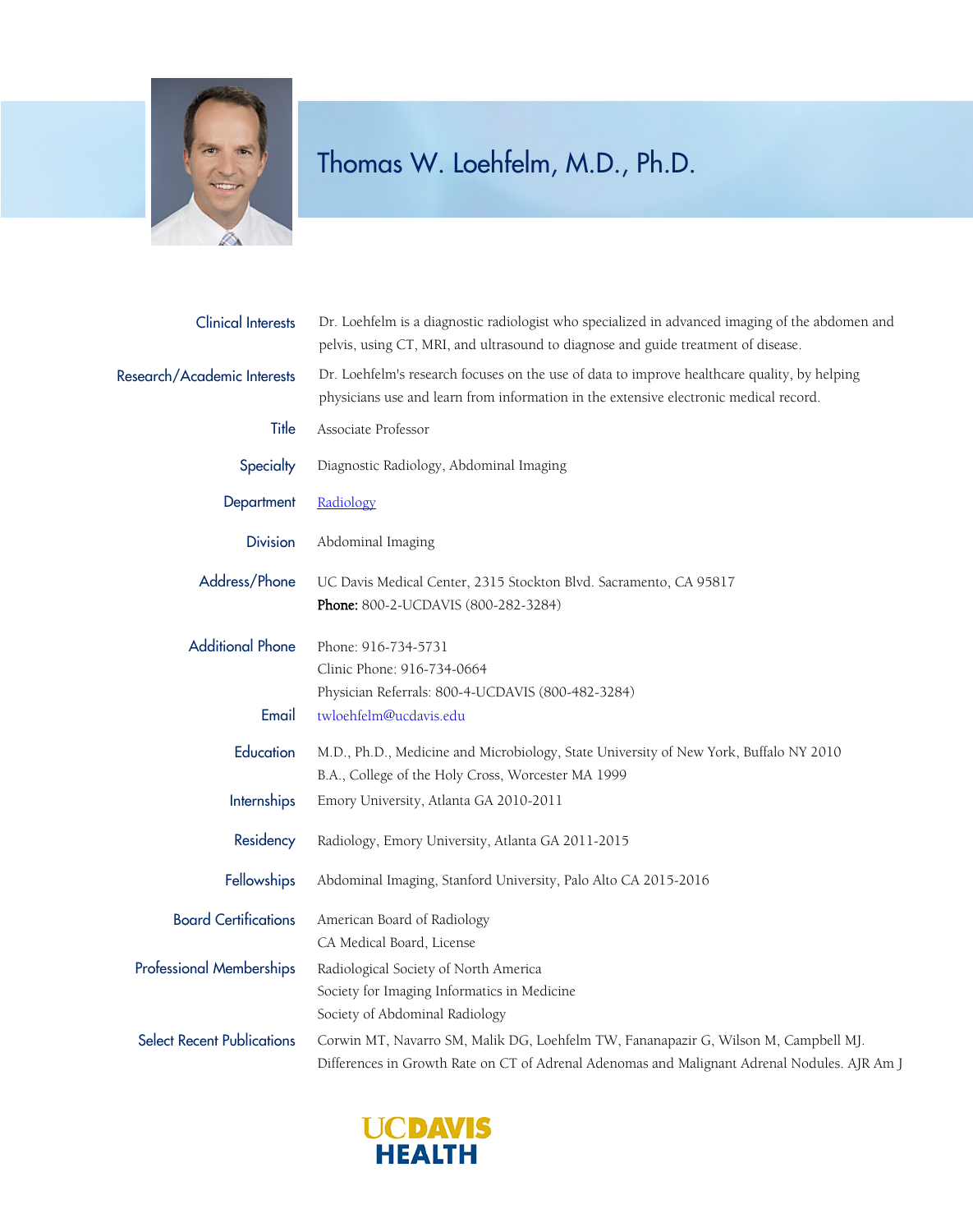

## Thomas W. Loehfelm, M.D., Ph.D.

Roentgenol. 2019 Apr 30:1-5. doi:10.2214/AJR.19.21342

Fananapazir G, Klimkiv L, Canvasser N, Lamba R, Loehfelm TW, Corwin MT. Radiation Dose Reduction of Unenhanced CT Limited to the Kidneys for Follow-Up of Patients With Known Nephrolithiasis Without Symptoms. AJR Am J Roentgenol. 2019 Apr 11:1-4. doi:10.2214/AJR. 18.20805

Corwin MT, Khera SS, Loehfelm TW, Yang NT, Fananapazir G. Incidentally Detected Focal Fundal Gallbladder Wall Thickening at Contrast-Enhanced Computed Tomography: Prevalence and Computed Tomography Features of Malignancy. J Comput Assist Tomogr. 2019 Jan/Feb;43(1): 149-154. doi:10.1097/RCT.0000000000000802

Corwin MT, Loehfelm TW, McGahan JP, Liang C, Khati NJ, Haji-Momenian S. Prevalence of Low-Attenuation Homogeneous Papillary Renal Cell Carcinoma Mimicking Renal Cysts on CT. AJR Am J Roentgenol. 2018 Dec;211(6):1259-1263. doi:10.2214/AJR.18.19744.

Corwin MT, Hansra SS, Loehfelm TW, Lamba R, Fananapazir G. Prevalence of Solid Tumors in Incidentally Detected Homogeneous Renal Masses Measuring > 20 HU on Portal Venous Phase CT. AJR Am J Roentgenol. 2018 Sep;211(3):W173-W177. doi:10.2214/AJR.17.19351

Corwin MT, Chalfant JS, Loehfelm TW, Fananapazir G, Lamba R, Mayo-Smith WW. Incidentally Detected Bilateral Adrenal Nodules in Patients Without Cancer: Is Further Workup Necessary? AJR Am J Roentgenol. 2018 Apr;210(4):780-784. doi:10.2214/AJR.17.18543

Gerscovich EO, Sekhon S, Loehfelm TW, Greenspan A. Fetal ultrasound: Early diagnosis. J Ultrason. 2017 Dec;17(71):294-298. doi:10.15557/JoU.2017.0043

Balthazar P, Hawkins CM, Vijayasarathi A, Loehfelm TW, Duszak R Jr. Current Clinical Practice